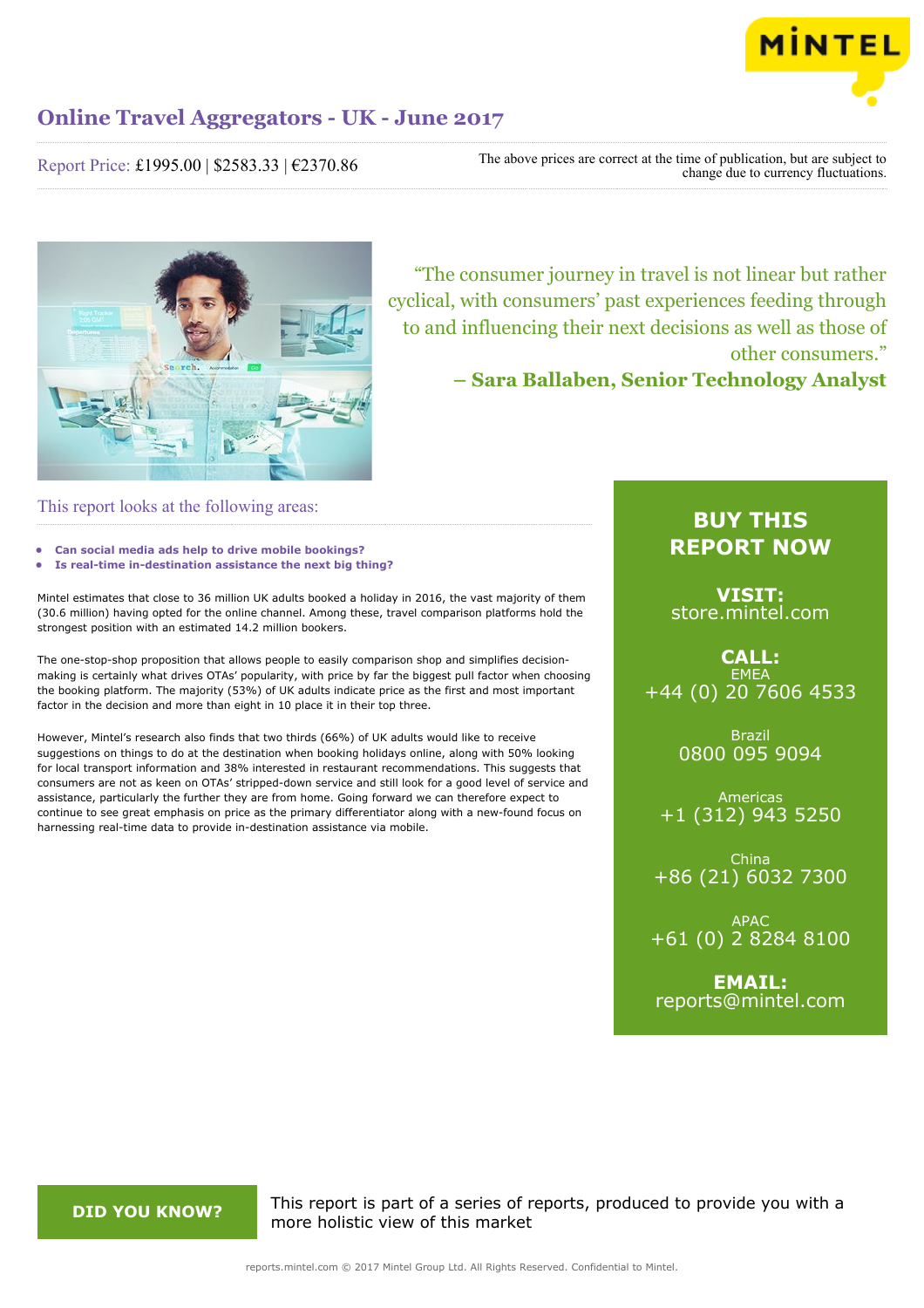

Report Price: £1995.00 | \$2583.33 | €2370.86

The above prices are correct at the time of publication, but are subject to change due to currency fluctuations.

# **Table of Contents**

# **Overview**

What you need to know

Products covered in this Report

# **Executive Summary**

# The market

#### Close to four in 10 holidaymakers have booked via an OTA

Figure 1: Estimated number of people who booked a holiday online, by channel, 2016

#### The travel market is increasingly mobile

# Companies and brands

# Above-the-line adspend on OTAs grows 25% in 2016

Figure 2: Total above-the line, online display and direct mail advertising expenditure on online travel/booking agents, by advertiser, 2016

# Half of OTA bookers used Booking.com

Figure 3: Travel comparison websites/apps used to book holidays online in the last 12 months, February 2017

Figure 4: Ranking of top OTA apps according to average monthly active users on iPhone and Android Phone in the UK, 2016

# TripAdvisor's review-based business model drives differentiation and trust

Figure 5: Attitudes towards and usage of selected brands, March 2017

# The consumer

#### Holiday-makers prefer to book online

Figure 6: Ways in which consumers booked their holidays in the last 12 months, February 2017

# Travel comparison platforms are central to holiday researching and booking

Figure 7: Providers used to research and book holidays online in the last 12 months, February 2017

#### Short breaks in the UK are the most booked via OTAs

Figure 8: Type of holiday most recently booked via travel comparison websites/apps, February 2017

# Consumers mostly booking as package holiday

Figure 9: Services booked via travel comparison websites/apps for the most recent holiday, February 2017

# Laptops are the most common device to book a holiday via OTAs

Figure 10: Devices used to research and book the most recent holiday through travel comparison websites/apps, February 2017

# Holiday-makers seek the best of both worlds

Figure 11: Types of additional information consumers would like to receive when booking holidays online, February 2017

# Price is the biggest pull factor when choosing booking platform

Figure 12: Most important factors when choosing where to book a holiday online, February 2017

What we think

# **Issues and Insights**

Can social media ads help to drive mobile bookings?

The facts

The implications

# BUY THIS REPORT NOW

**VISIT:** [store.mintel.com](http://reports.mintel.com//display/store/793281/) **CALL:** EMEA +44 (0) 20 7606 4533 Brazil 0800 095 9094 Americas +1 (312) 943 5250 | China +86 (21) 6032 7300 APAC +61 (0) 2 8284 8100 **EMAIL:** [reports@mintel.com](mailto:reports@mintel.com)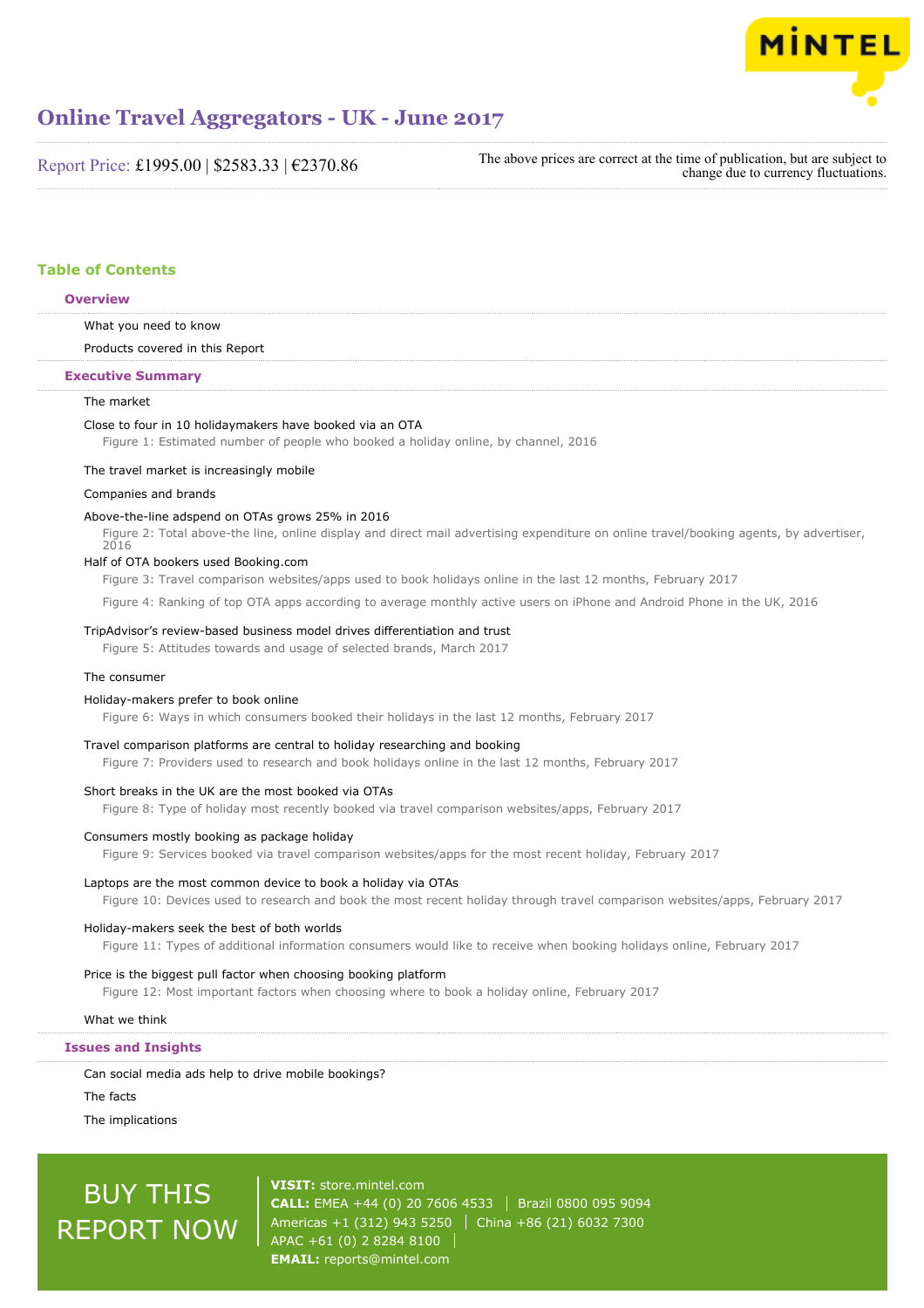

| Report Price: £1995.00   \$2583.33   €2370.86                                                                                                   | The above prices are correct at the time of publication, but are subject to<br>change due to currency fluctuations. |
|-------------------------------------------------------------------------------------------------------------------------------------------------|---------------------------------------------------------------------------------------------------------------------|
|                                                                                                                                                 |                                                                                                                     |
| Is real-time in-destination assistance the next big thing?                                                                                      |                                                                                                                     |
| The facts                                                                                                                                       |                                                                                                                     |
| The implications                                                                                                                                |                                                                                                                     |
| The Market - What You Need to Know                                                                                                              |                                                                                                                     |
| Close to 36 million UK adults booked a holiday in 2016                                                                                          |                                                                                                                     |
| Close to four in 10 holidaymakers have booked via an OTA                                                                                        |                                                                                                                     |
| The travel market is increasingly mobile                                                                                                        |                                                                                                                     |
| Positive market outlook ahead but an income squeeze appears imminent                                                                            |                                                                                                                     |
| Post-Brexit uncertainty a likely driver of OTA usage spike                                                                                      |                                                                                                                     |
| Brexit could revive staycation effect                                                                                                           |                                                                                                                     |
| Changing dynamics in the competitive landscape                                                                                                  |                                                                                                                     |
| Holiday booking becomes more social                                                                                                             |                                                                                                                     |
| <b>Market Size and Segmentation</b>                                                                                                             |                                                                                                                     |
| Close to 36 million UK adults booked a holiday in 2016<br>Figure 13: Estimated number of people who booked a holiday, 2016                      |                                                                                                                     |
| Close to four in 10 holidaymakers have booked via an OTA<br>Figure 14: Estimated number of people who booked a holiday online, by channel, 2016 |                                                                                                                     |
| The travel market is increasingly mobile                                                                                                        |                                                                                                                     |
| <b>Market Drivers</b>                                                                                                                           |                                                                                                                     |
| Positive market outlook ahead                                                                                                                   |                                                                                                                     |
| Figure 15: Consumer plans to book a holiday within the next three months, April 2013-17                                                         |                                                                                                                     |
| But an income squeeze appears imminent<br>Figure 16: Average wage growth and consumer price inflation, 2007-2017                                |                                                                                                                     |
| Post-Brexit uncertainty a likely driver of OTA usage spike                                                                                      |                                                                                                                     |
| Figure 17: Websites/apps used to book holiday, March 2017                                                                                       |                                                                                                                     |
| Figure 18: Holiday behaviour following the Brexit vote, March 2017                                                                              |                                                                                                                     |
| Brexit could revive staycation effect                                                                                                           |                                                                                                                     |
| Figure 19: Estimated holiday market volume, by domestic and overseas, 2011-2018                                                                 |                                                                                                                     |
| Changing dynamics in the competitive landscape                                                                                                  |                                                                                                                     |
| The Priceline Group invests aggressively                                                                                                        |                                                                                                                     |
| while Expedia also expands                                                                                                                      |                                                                                                                     |
| Metasearch vs direct bookings                                                                                                                   |                                                                                                                     |
| Holiday booking becomes more social                                                                                                             |                                                                                                                     |
| Figure 20: Usage of selected research sources when booking a holiday, by age, March 2017                                                        |                                                                                                                     |
| <b>Companies and Brands - What You Need to Know</b>                                                                                             |                                                                                                                     |
| Half of OTA bookers used Booking.com                                                                                                            |                                                                                                                     |
| Google's increasing activity in the travel market                                                                                               |                                                                                                                     |
|                                                                                                                                                 |                                                                                                                     |

# BUY THIS REPORT NOW

**VISIT:** [store.mintel.com](http://reports.mintel.com//display/store/793281/) **CALL:** EMEA +44 (0) 20 7606 4533 | Brazil 0800 095 9094 Americas +1 (312) 943 5250 China +86 (21) 6032 7300 APAC +61 (0) 2 8284 8100 **EMAIL:** [reports@mintel.com](mailto:reports@mintel.com)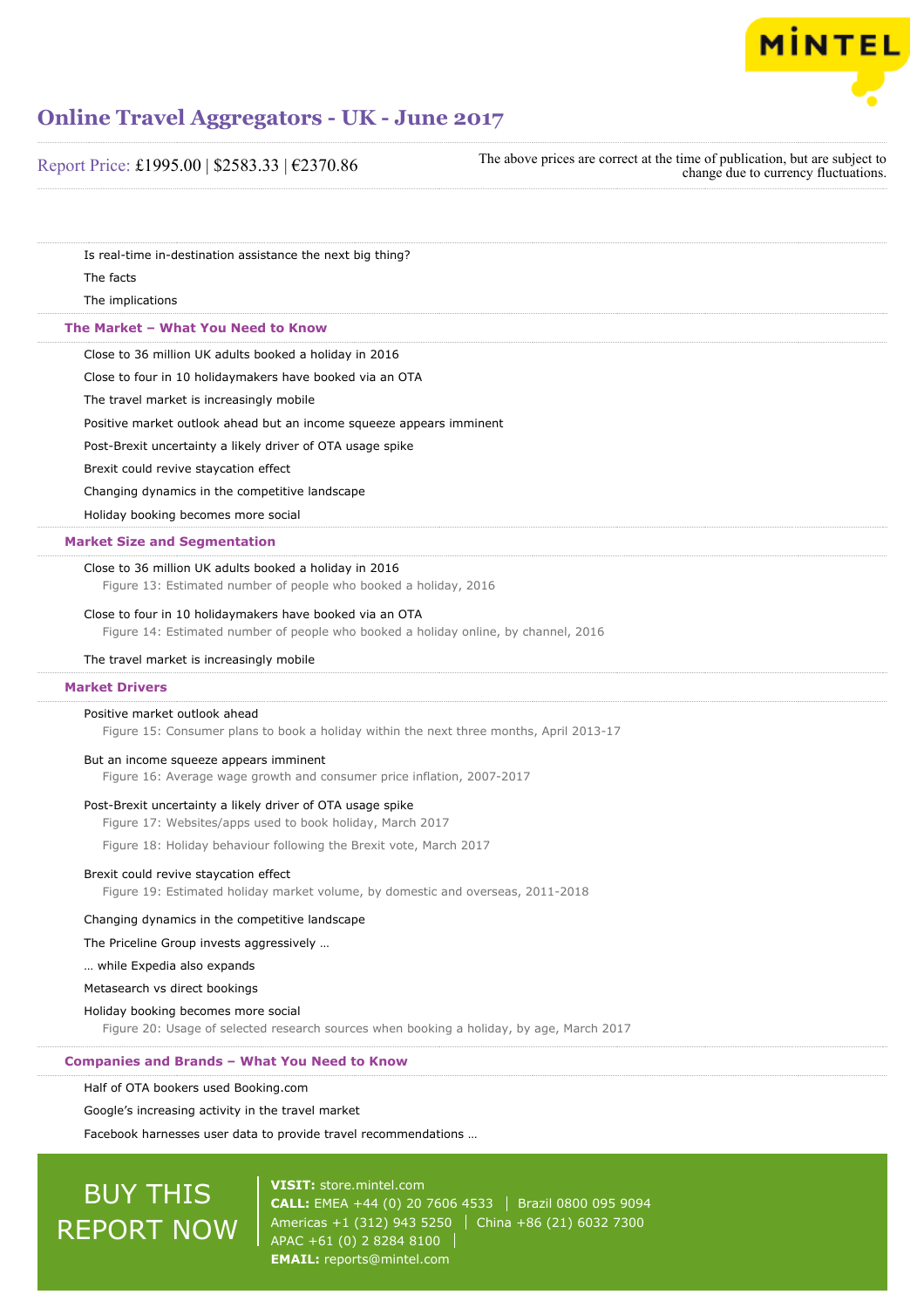

Report Price: £1995.00 | \$2583.33 | €2370.86

The above prices are correct at the time of publication, but are subject to change due to currency fluctuations.

… and facilitates travel ads

Skyscanner partners with Finnair for direct bookings

Above-the-line adspend on OTAs grows 25% in 2016

TV ads accounted for £3 of every £4 spent on above-the-line advertising in 2016

Trivago accounted for a quarter of total monitored adspend

TripAdvisor's review-based business model drives differentiation and trust

trivago outperforms other Expedia brands

# **Market Share**

### Half of OTA bookers used Booking.com

Figure 21: Travel comparison websites/apps used to book holidays online in the last 12 months, February 2017

# Booking.com shows consistent multi-channel strategy

Figure 22: Ranking of top OTA apps according to average monthly active users on iPhone and Android Phone in the UK, 2016

# **Launch Activity and Innovation**

# Google's increasing activity in the travel market

Figure 23: Google Destinations, March 2016

Figure 24: Google Trip features, May 2017

# Facebook harnesses user data to provide travel recommendations …

Figure 25: Facebook's City Guides, May 2017

Figure 26: Facebook recommendations, May 2017

# … partners with airlines …

Figure 27: KLM's flight information via Facebook Messenger, May 2017

Figure 28: KLM's emoji service, May 2017

# … and facilitates travel ads

Figure 29: An example of Facebook's Dynamic Ads for Travel, May 2017

# Skyscanner partners with Finnair for direct bookings

Figure 30: Direct booking of Finnair flights on Skyscanner

# **Advertising and Marketing Activity**

# Above-the-line adspend on OTAs grows 25% in 2016

# TV ads accounted for £3 of every £4 spent on above-the-line advertising in 2016

Figure 31: Total above-the line, online display and direct mail advertising expenditure on online travel/booking agents, by media type, 2015 and 2016

# Trivago accounted for a quarter of total monitored adspend

Figure 32: Total above-the line, online display and direct mail advertising expenditure on online travel/booking agents, by advertiser, 2016

# Nielsen Ad Intel coverage

# **Brand Research**

# Brand map

Figure 33: Attitudes towards and usage of selected brands, March 2017

# Key brand metrics

Figure 34: Key metrics for selected brands, March 2017

# BUY THIS REPORT NOW

**VISIT:** [store.mintel.com](http://reports.mintel.com//display/store/793281/) **CALL:** EMEA +44 (0) 20 7606 4533 Brazil 0800 095 9094 Americas +1 (312) 943 5250 | China +86 (21) 6032 7300 APAC +61 (0) 2 8284 8100 **EMAIL:** [reports@mintel.com](mailto:reports@mintel.com)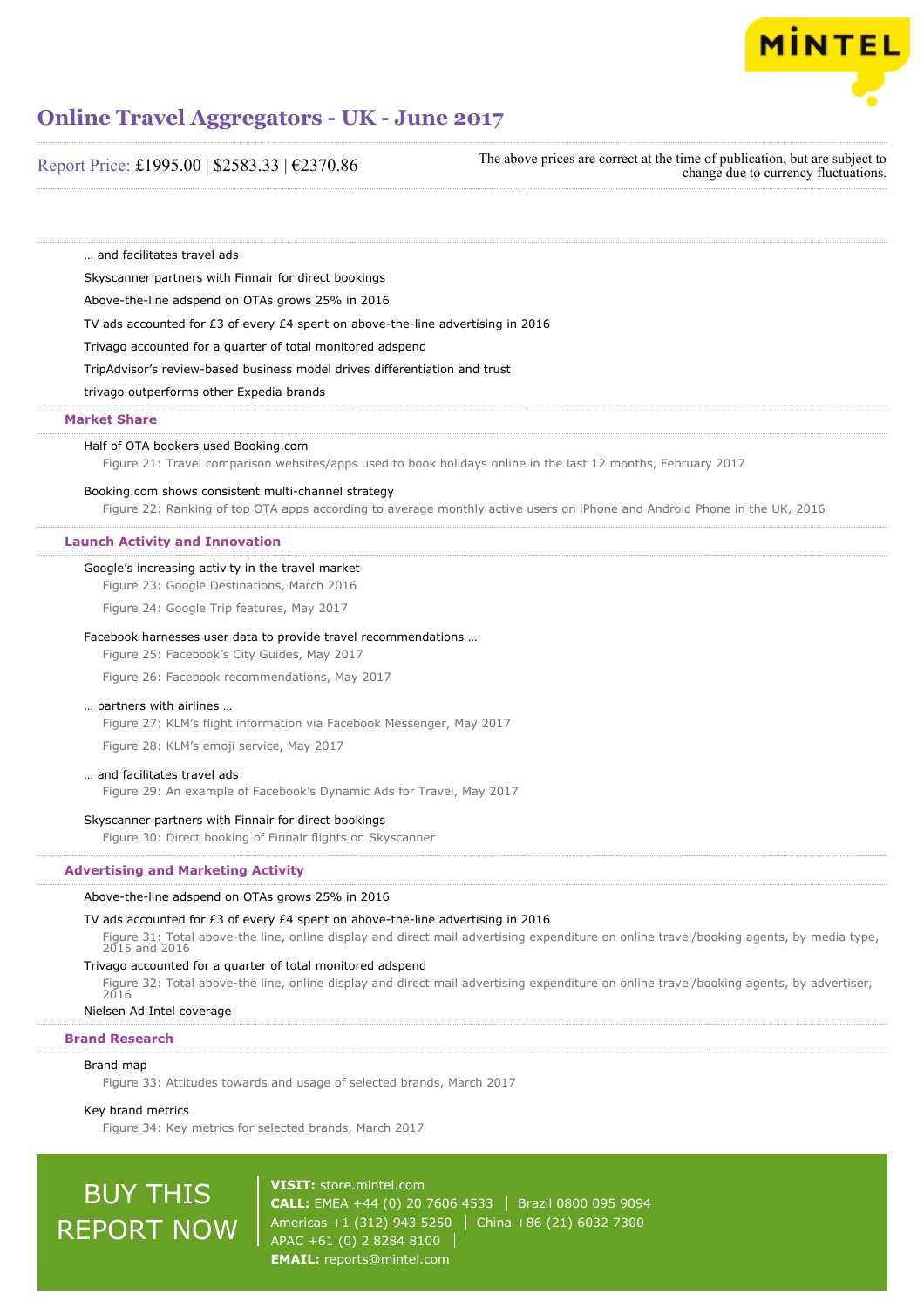

# Report Price: £1995.00 | \$2583.33 | €2370.86

The above prices are correct at the time of publication, but are subject to change due to currency fluctuations.

Brand attitudes: trivago's ad campaign helps to set brand apart from competitors Figure 35: Attitudes, by brand, March 2017 Brand personality: Hotels.com could be at risk of falling behind Figure 36: Brand personality – macro image, March 2017

Booking.com has most well-rounded image Figure 37: Brand personality – micro image, March 2017

# Brand analysis

TripAdvisor's review-based business model drives differentiation and trust Figure 38: User profile of TripAdvisor, March 2017

# trivago's TV campaign is driving upbeat image

Figure 39: User profile of trivago, March 2017

Booking.com shows well-rounded image centred on flexibility

Figure 40: User profile of Booking.com, March 2017

# Expedia's focus on package deals appears to limit its target audience

Figure 41: User profile of Expedia, March 2017

# Hotels.com seems to be falling behind

Figure 42: User profile of Hotels.com, March 2017

# **The Consumer – What You Need to Know**

# Holiday-makers prefer to book online

Travel comparison platforms are central to holiday researching and booking

Short breaks in the UK are the most booked via OTAs

Consumers mostly booking as package holiday

Laptops are the most common device to book a holiday via OTAs

Holiday-makers seek the best of both worlds

Price is the biggest pull factor when choosing booking platform

# **Holiday Booking Preferences**

# Holiday-makers prefer to book online

Figure 43: Ways in which consumers booked their holidays in the last 12 months, February 2017

# Travel comparison platforms are central to holiday researching and booking

Figure 44: Providers used to research and book holidays online in the last 12 months, February 2017

# Tour operators holding their ground

### Online travel aggregators and the luxury travel market

Figure 45: Providers used to book holidays online in the last 12 months, by annual household income, February 2017

# The appeal of the one-stop shop proposition

Figure 46: Providers used to research holidays online in the last 12 months, by repertoire of providers used to research holidays online in the last 12 months, February 2017

# **Holidays Booked through Travel Comparison Websites/Apps**

# Short breaks in the UK are the most booked via OTAs

Figure 47: Type of holiday most recently booked via travel comparison websites/apps, February 2017

# BUY THIS REPORT NOW

**VISIT:** [store.mintel.com](http://reports.mintel.com//display/store/793281/) **CALL:** EMEA +44 (0) 20 7606 4533 Brazil 0800 095 9094 Americas +1 (312) 943 5250 | China +86 (21) 6032 7300 APAC +61 (0) 2 8284 8100 **EMAIL:** [reports@mintel.com](mailto:reports@mintel.com)